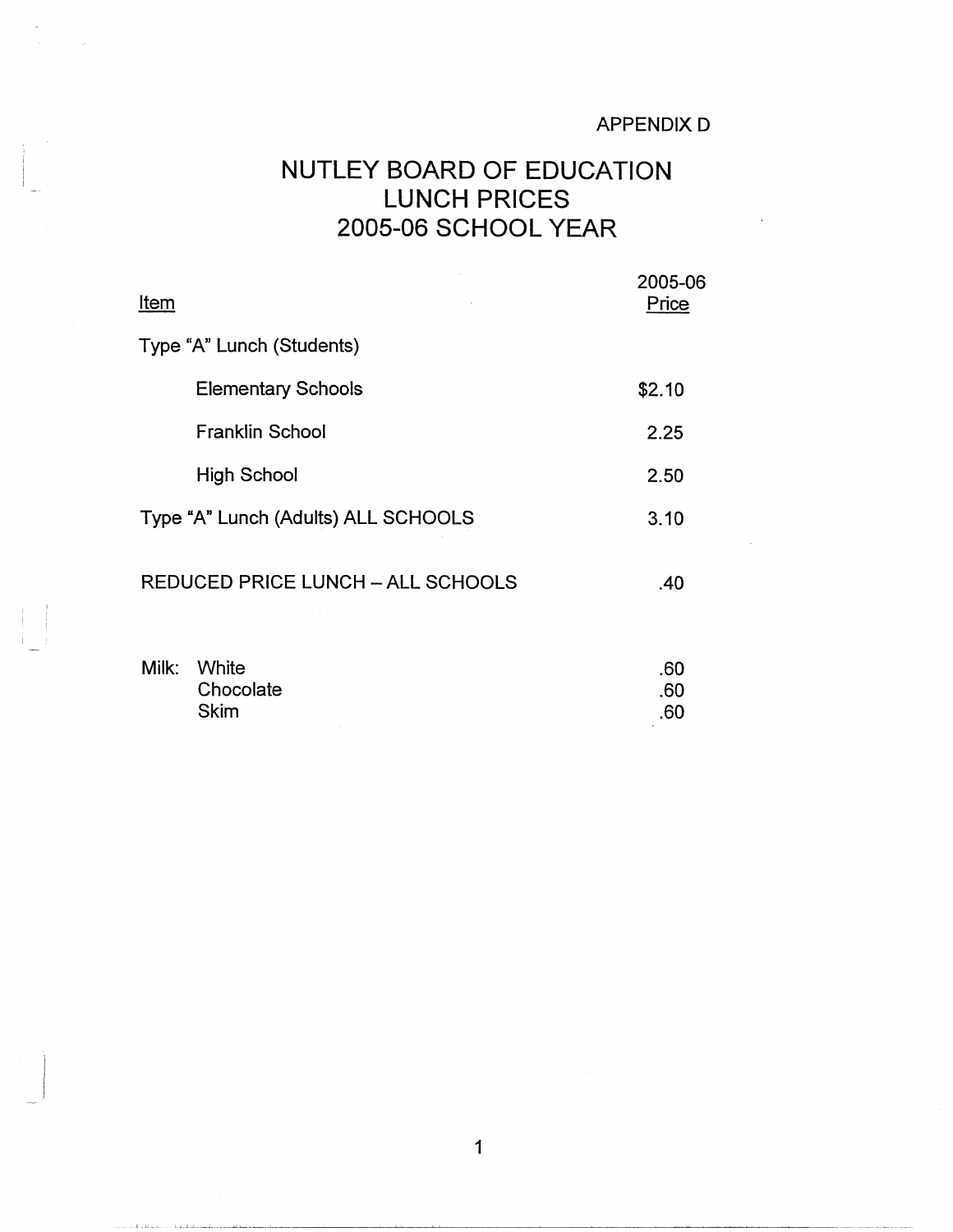## NUTLEY BOARD OF EDUCATION LUNCH PRICES 2005-06 SCHOOL YEAR

| A la carte Items - (High School/Franklin School)                                                                  | 2005-06                              |
|-------------------------------------------------------------------------------------------------------------------|--------------------------------------|
| Deli Bar<br>(High School Only)<br>Salad Bar -<br>(High School Only)<br>Salad/Sandwich Platters - (Franklin Only)  | \$2.50<br>2.50<br>2.25               |
| Sandwiches: High School<br>Middle School<br>Steak (High School Only)<br>Cheese Steak (High School Only)<br>Cheese | 2.50<br>2.25<br>2.15<br>2.25<br>1.95 |

| Item                                                                         | Price                        |
|------------------------------------------------------------------------------|------------------------------|
| Hamburger                                                                    | \$1.90                       |
| Hot Dog                                                                      | 1.90                         |
| Pizza                                                                        | 1.90                         |
| *Chicken Nuggets                                                             | 1.90                         |
| Salads: Fruit Salad ("A" Lunch)<br><b>Student</b><br>Fruit Salad ("A" Lunch) | 2.10                         |
| Adult<br>Small<br>Large with Cheese<br>Large Specialty Salad (cranberry)     | 2.75<br>1.50<br>1.90<br>1.90 |

\*Not available at high school

2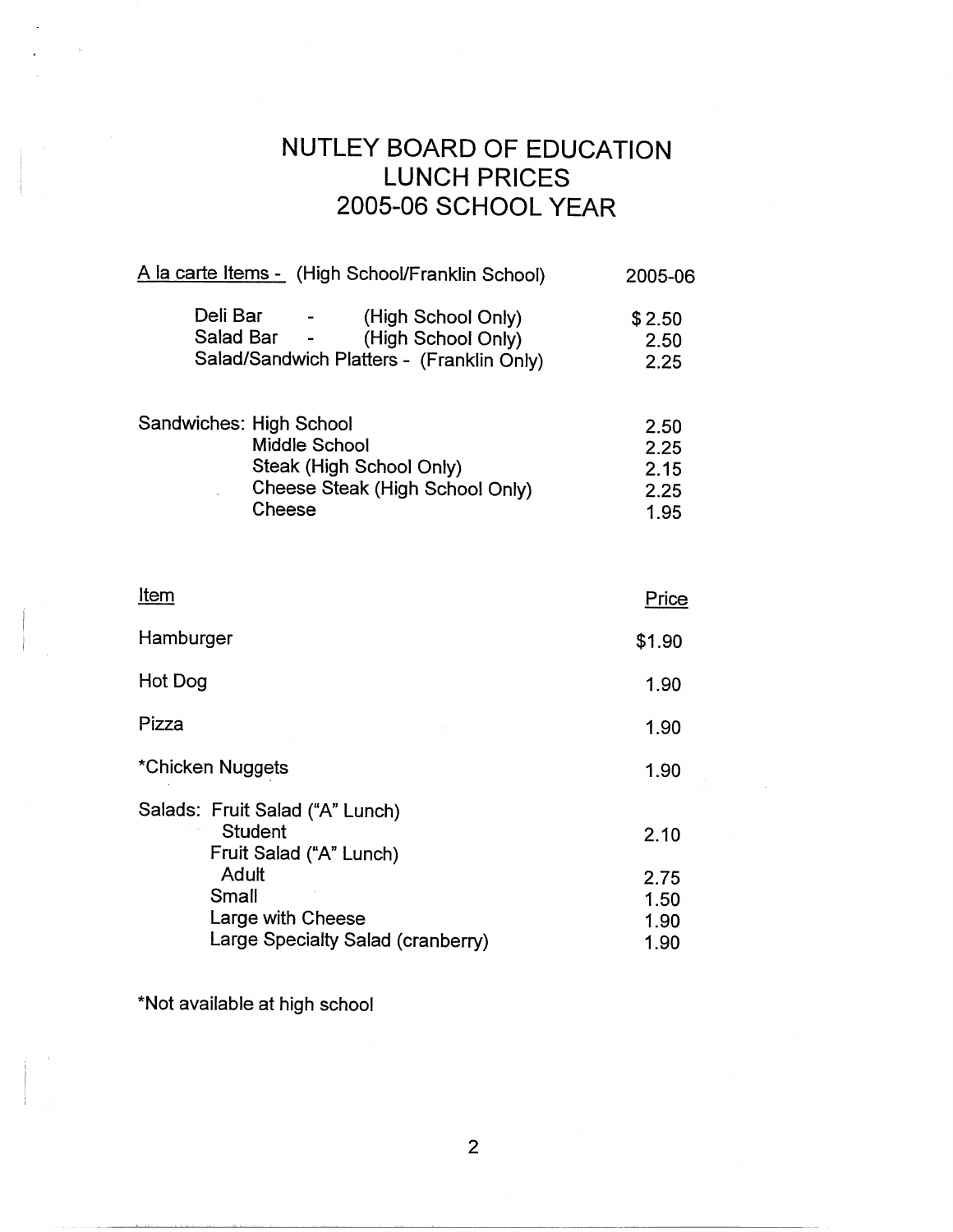| <u>Item</u>                         | Price        |
|-------------------------------------|--------------|
| <b>Tuna Salad Bowl</b>              | 1.65         |
| <b>Cottage Cheese Bowl</b>          | 1.25         |
| <b>Cottage Cheese with Fruit</b>    | 1.60         |
| Egg Salad Bowl                      | 1.40         |
| <b>French Fries</b>                 | 1.00         |
| <b>French Fries w/Cheese</b>        | 1.25         |
| <b>Onion Rings</b>                  | 1.10         |
| Popcorn Chicken                     | 1.70         |
| Mozzarella Sticks                   | 1.60         |
| Domino's Bread Stick w/Sauce        | 1.85         |
| Soup: Cup<br><b>Bowl</b>            | 1.00<br>1.25 |
| <b>Ice Cream</b>                    | .75 to 1.50  |
| Pies & Cakes                        | .90          |
| Jello                               | .75          |
| Puddings - Rice, Chocolate, Vanilla | .85          |
| Pop Tarts                           | 1.10         |
| 20 oz. Drinks - Bottle              | 1.25         |
| 12 oz. Drinks - Cans                | 1.00         |
| Large Pretzel                       | .80          |
| Jumbo Cheese Pretzel                | 1.00         |
| Oreos                               | .85          |

I

3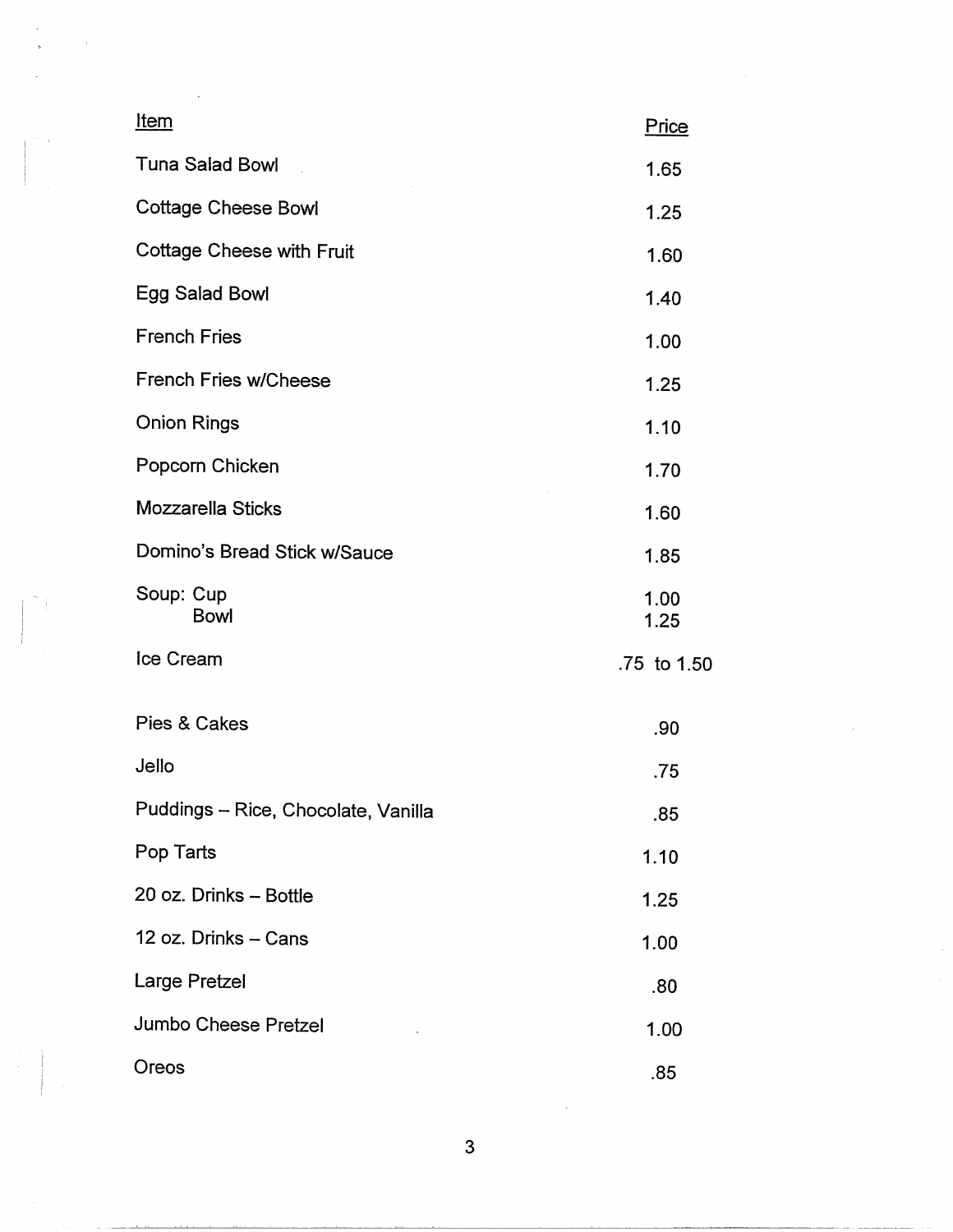| <u>Item</u>                   | Price |
|-------------------------------|-------|
| Cookies (3 pack)              | .75   |
| Cookies - any flavor (2 pack) | .50   |
| Mrs. Goodcookie (2)           | .90   |
| <b>Chips Ahoy</b>             | .85   |
| Fruit Roll-ups                | .75   |
| <b>Ritz Bits</b>              | .95   |
| <b>Granola Type Bars</b>      | .90   |
| <b>Fig Newtons</b>            | .85   |
| <b>Gold Fish Crackers</b>     | .75   |
| Nutri-Grain Bars              | .85   |
| <b>Brownies</b>               | .85   |
| Small Chips, etc.             | .60   |
| Combos                        | .95   |
| Andy Capp Hot Fries           | .75   |
| <b>Fresh Fruit</b>            | .65   |
| Orange Juice (8 oz.)          | .75   |
| <b>Rice Krispie Treat</b>     | .95   |
| <b>Bagel w/Butter</b>         | 1.00  |
| Bagel w/Cream Cheese          | 1.10  |
| Roll - Buttered or Plain      | .75   |
| <b>Snickers</b>               | 1.00  |
| Milky Way                     | 1.00  |

Item Price -

 $\begin{pmatrix} 1 & 1 \\ 1 & 1 \\ 1 & 1 \end{pmatrix}$ 

 $\tau_{\rm max}$  with a B  $\tau_{\rm max}$  is  $\tau_{\rm max}$  if it distance

4